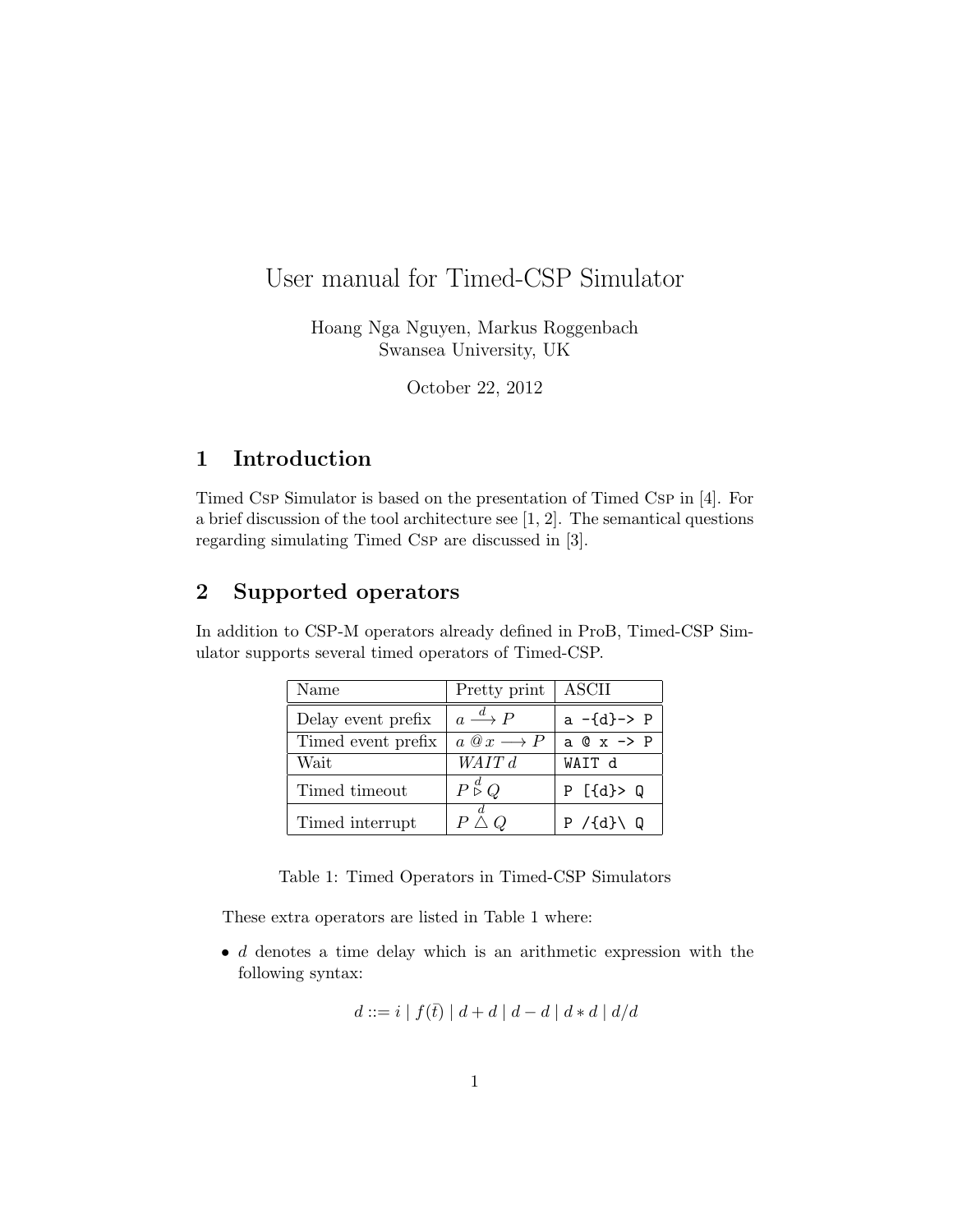where i is an integer,  $f(\bar{t})$  is a function call with terms  $\bar{t}$  as parameters. In runtime, an arithmetic expression is evaluated to an integer or a simplest rational number.

- $\bullet$  *x* denotes a timed variable.
- $P, Q$  are Timed-CSP processes.

## 3 Timed-CSP mode

In the "Animate" menu in the main menubar of ProB, there is a new menu for activating and deactivating the Timed-CSP animation mode, see Figure 1. If the mode is activated, timed transitions are allowed in the animation for simulating executing of Timed-CSP processes. When this mode is deactivated, the animator disallows any timed transition, hence working as usual with untimed CSP.

| Animate                                                                    |           |
|----------------------------------------------------------------------------|-----------|
| Reset                                                                      |           |
| <b>Disable timed transitions</b>                                           |           |
| Random Animation (10)<br>Random Animation<br><b>Random Timed Animation</b> |           |
| Find State Satisfying Predicate<br>Find                                    | жY        |
| <b>View Statespace</b><br>View                                             | жD        |
| <b>Execute an Operation </b>                                               | <b>第W</b> |
| Show Shortest Trace to Current State<br><b>Show Current B State</b>        |           |

Figure 1: Activate/deactivate the Timed-CSP animation mode in ProB's menu.

## 4 Timed-CSP animation

When the Timed-CSP animation mode is activate, the simulator supports automatic animation. The animation strategy can be modified with respect to two parameters and three options.

Parameters:

Max steps: maximal number of steps to animate.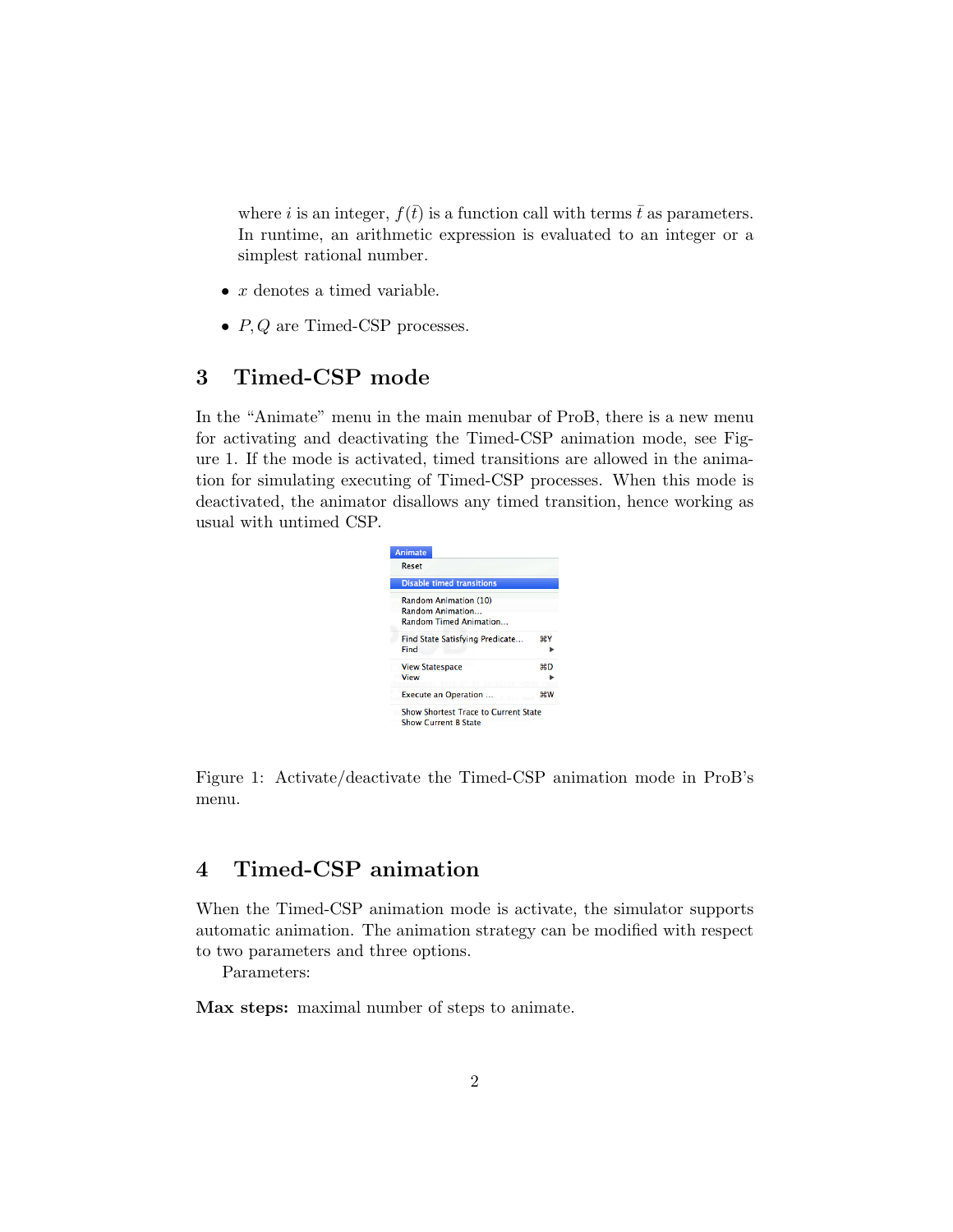Max time elapsed: maximal time (an integer or a rational number) to animate.

Options:

- Maximal progress: if enabled, the animator always select the longest timed transition. If there is no upper bound on timed transition, a random value of time is selected.
- Events first: if enable, the animator always randomly select an event before any timed transition.
- Time from beginning: if enable, the animator treats the "Max time elapsed" parameter as from the beginning.

To set an animation strategy, users can select the menu item "Random timed animation..." from the Animate menu. The "Random timed execution" dialog will appear, see Figure 2.

| ∩ ∩ Random Timed Execution:          |  |
|--------------------------------------|--|
| Enter maximum nr of operations:      |  |
| 100                                  |  |
| Enter maximum elapsed time:          |  |
| 300                                  |  |
| Max time progress                    |  |
| Always events before time evolutions |  |
| Elapsed time from the beginning      |  |
| Cancel<br>Run                        |  |

Figure 2: The "Random Timed Execution" dialog.

#### References

[1] Marc Dragon, Andy Gimblett, and Markus Roggenbach. A Simulator for Timed CSP. In Jens Bendisposto, Cliff Jones, Michael Leuschel, and